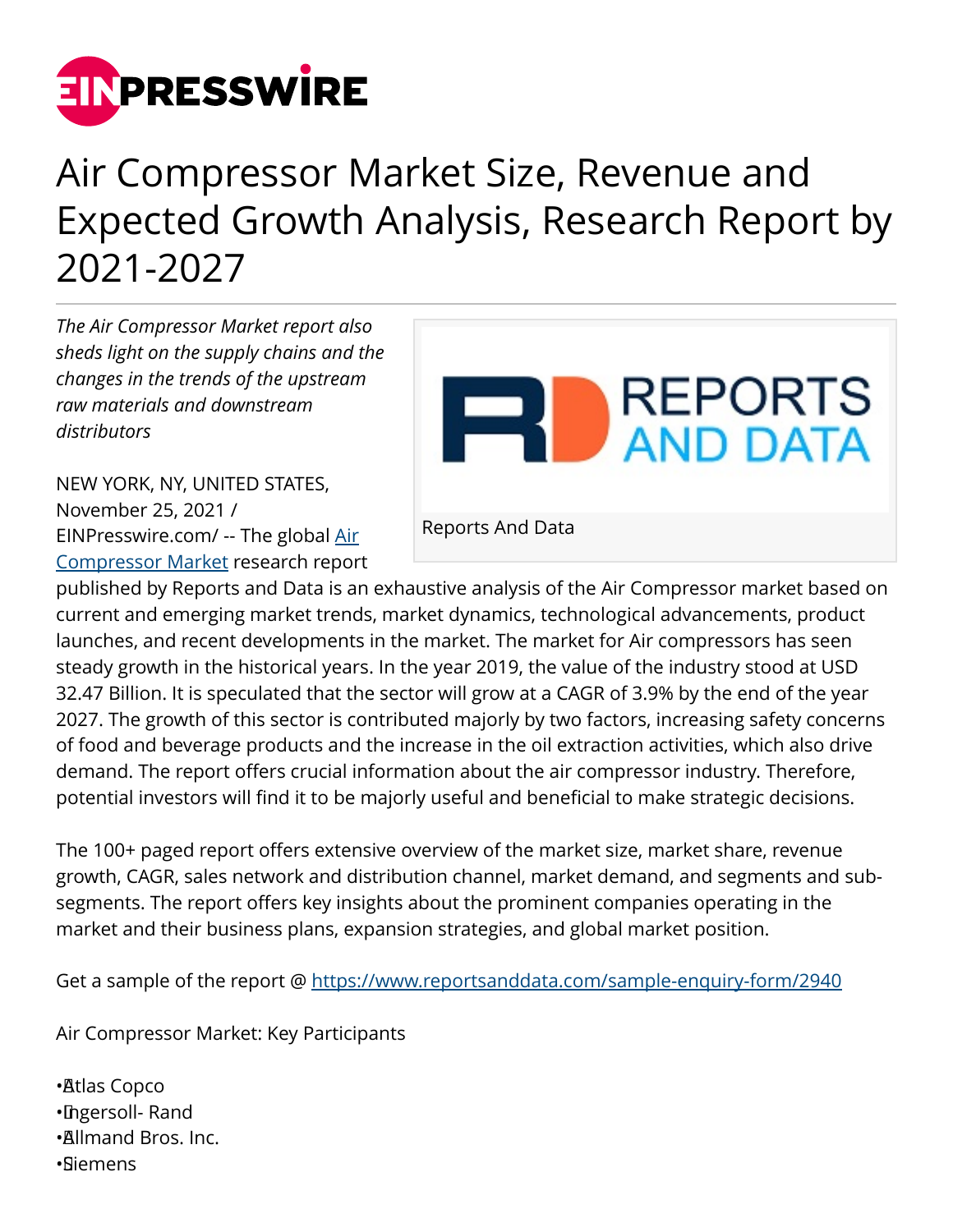• Sulzer • Senco • Bostitch  $\cdot$ GE • DeWalt

Market Overview:

The manufacturing and construction industry has rapidly grown in terms of revenue in the recent years and is expected to register robust revenue growth throughout the forecast period. Factors such as technological advancements in manufacturing techniques and rapid urbanization and industrialization are boosting market revenue growth. Moreover, there has been a sudden rise in the demand for smart buildings and smart homes and consumers are inclining towards green energy and eco-friendly construction activities due to rising environmental concerns. These factors along with latest trend for redevelopment and advanced flooring for aesthetic look and increasing adoption of automation across the globe are fueling market growth. In addition, government schemes and increasing investments to develop enhanced products is expected to open favorable growth opportunities going ahead.

By Type (Revenue, USD Million; Volume in Tons, 2017–2027)

• Stationary • Portable

By Application Type (Revenue, USD Million; Volume in Tons, 2017–2027)

• Manufacturing • Others

By Lubrication (Revenue, USD Million; Volume in Tons, 2017–2027)

• Oil-free • Oil-filled

By Product (Revenue, USD Million; Volume in Tons, 2017–2027)

• Rotary/Screw • Centrifugal

Browse Complete Report "Air Compressor Market" @ [https://www.reportsanddata.com/report](https://www.reportsanddata.com/report-detail/air-compressor-market)[detail/air-compressor-market](https://www.reportsanddata.com/report-detail/air-compressor-market)

The research study includes an in-depth analysis of the market using advanced research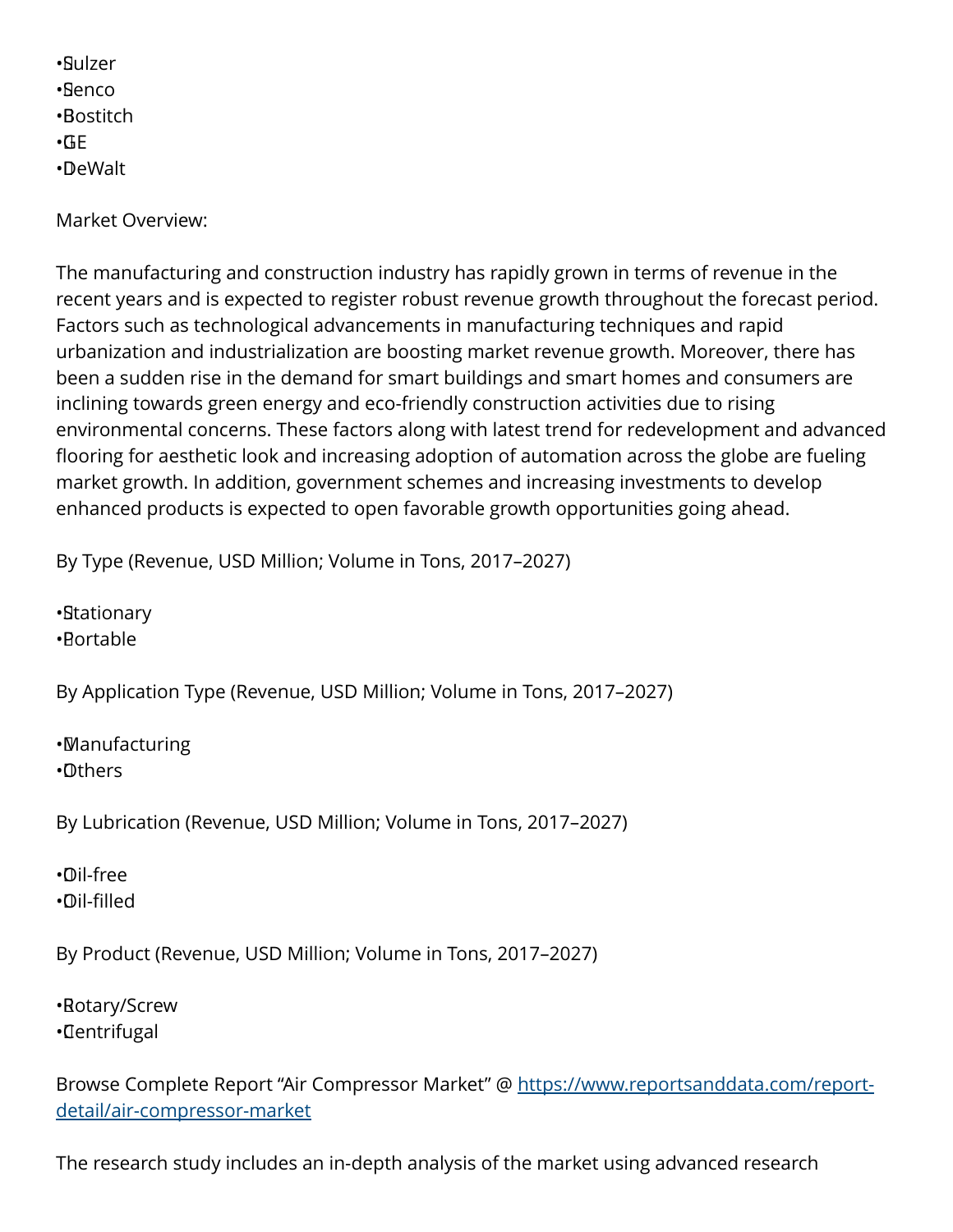methodologies such as SWOT analysis and Porter's Five Forces analysis. The report further explores the key business players along with their in-depth profiling, product portfolio, and strategic business decisions. The report has been formulated through extensive primary and secondary research and further validated by analysts, industry experts, and market professionals. The report also sheds light on the recent mergers and acquisitions, joint ventures, collaborations, partnerships, and product launches, among others.

Regional analysis covers assessment of import/export, production and consumption ratio, supply and demand, cost, price, estimated revenue and gross margins, and presence of key players in the region. The report also offers insights about revenue growth, market size, market share, technological advancements, and presence of key players in each region.

Rapid developments in the manufacturing sector and equipment, robust growth in the building and construction sector, high adoption for eco-friendly materials in constructions and increasing demand for smart buildings and smart homes are boosting market growth. Steady increase in the disposable income across the globe, improvements in the standard of living, increasing number of redevelopment plans and high demand for aesthetic look and posh homes are further fueling market growth. In addition, increasing R&D investments, and government schemes to support manufacturing and construction industry are fueling growth of the global Air Compressor market.

Request Customization of the report @ [https://www.reportsanddata.com/request-customization](https://www.reportsanddata.com/request-customization-form/2940)[form/2940](https://www.reportsanddata.com/request-customization-form/2940)

Regional Bifurcation of the Air Compressor Market Includes:

• North America (U.S., Canada, Mexico) • Europe (U.K., Italy, Germany, France, Rest of Europe) • Asia Pacific (India, Japan, China, South Korea, Australia, Rest of APAC) • Latin America (Chile, Brazil, Argentina, Rest of Latin America) • Middle East & Africa (Saudi Arabia, U.A.E., South Africa, Rest of MEA)

Thank you for reading our report. For additional information on customization of the report, connect with us and we will make sure you get a report tailored to meet your needs.

Browse Our Related Reports:

Top 10 Leading Real Estate Brands – [https://www.reportsanddata.com/blog/top-10-leading-real](https://www.reportsanddata.com/blog/top-10-leading-real-estate-brands)[estate-brands](https://www.reportsanddata.com/blog/top-10-leading-real-estate-brands)

Pressure Vessels Demand - <https://www.reportsanddata.com/blog/pressure-vessels>

Top 10 Leading Companies Manufacturing Cooling Towers –